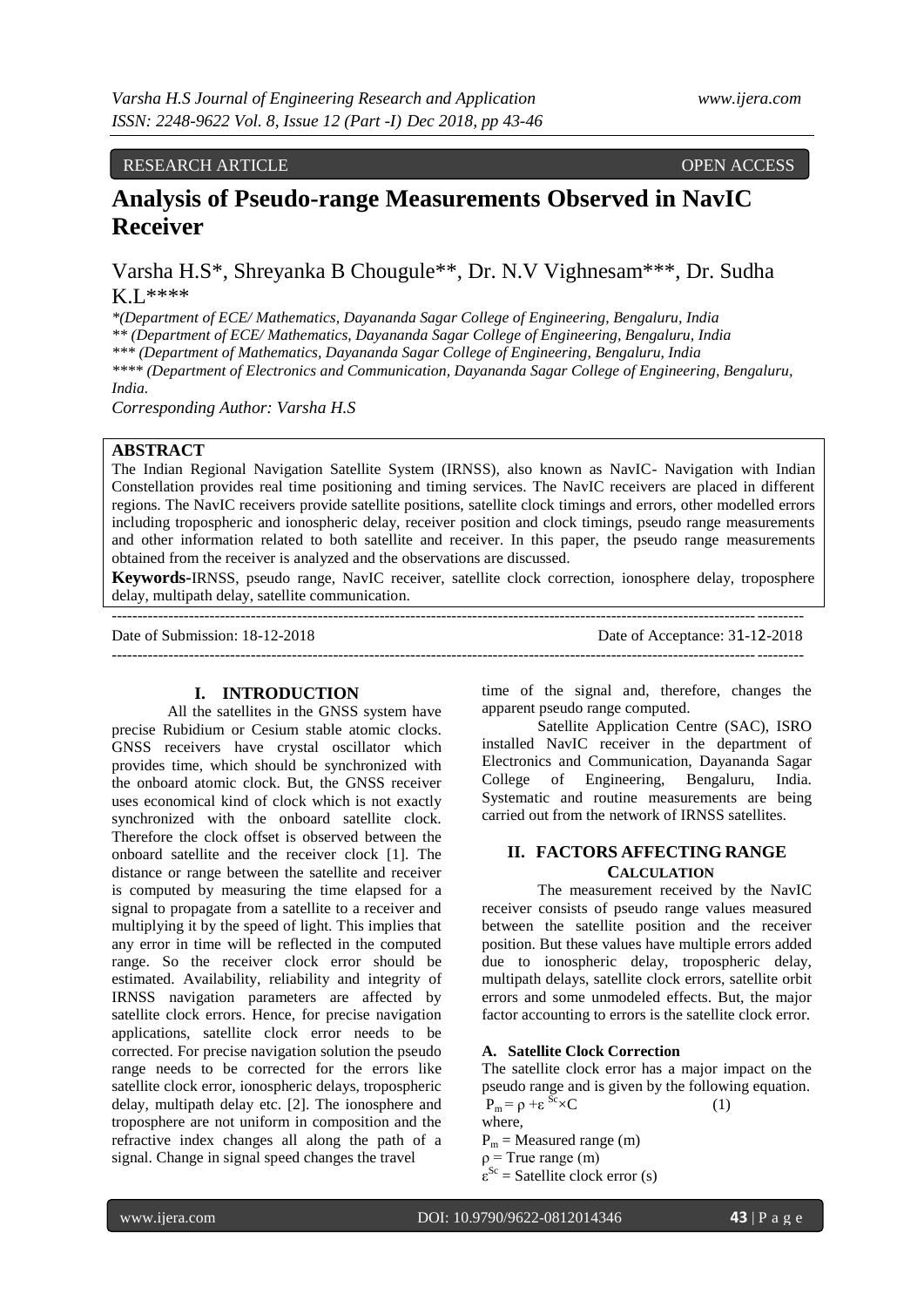## $C =$  Velocity of light (m/s)

From (1) it is evident that satellite clock error of 1 microsecond will lead to approximately 300 m of error in the pseudo range [1].

## **B. Ionosphere Delay**

The ionosphere is the layer of atmosphere between 75 km and 1000 km above the earth. The ionization is caused by the sun radiation and the state of the ionosphere is determined primari1y by the intensity of the solar activity. These ions delay the satellite signals and can cause a significant amount of satellite position error. Ionospheric delay varies with solar activity, time of year, season, time of day and location [4].

#### **C. Tropospheric Delay**

The troposphere is the layer of atmosphere closest to the surface of the Earth. Variations in tropospheric delay are caused by the changing humidity, temperature and atmospheric pressure in the troposphere. The signals are also refracted by the lower part of the earth's atmosphere composed of dry gases (mainly  $N_2$  and  $O_2$ ) and water vapor. Since tropospheric conditions are very similar within a local area, the base station and receivers experience very similar tropospheric delay [4].

#### **D. Multipath Delay**

Multipath occurs when a GNSS signal is reflected off an object, such as the wall of a building, to the GNSS antenna. Because the reflected signal travels farther to reach the antenna, the reflected signal arrives at the receiver slightly delayed [5]. This delayed signal can cause the receiver to calculate an incorrect position.

# **III. PSEUDO RANGE CORRECTION USING RECEIVER DATA**

The pseudo range  $(\rho)$  values available from the IRNSS receiver are not the correct range measurements. According to the Accord Software &Systems Pvt Ltd. receiver ICD document [6], the ionospheric delay  $(I_d)$  and the tropospheric delay( $T_d$ ) which are available from the receiver must be subtracted from the pseudo range, and the satellite clock correction  $(e_{\text{clk}})$  information must be added to the same. The corrected pseudo range  $(\rho_c)$  is given by,

 $\rho_c = \rho - T_d - I_d + e_{clk}$  (2)

Theoretically, the pseudo range can be calculated using the satellite position  $(X_{sat}, Y_{sat}, Z_{sat})$  and receiver position  $(X_{\text{stn}}, Y_{\text{stn}}, Z_{\text{stn}})$  as shown below,

$$
\rho_{\rm th} = \sqrt{(X_{\rm stn} - X_{\rm sat})^2 + (Y_{\rm stn} - Y_{\rm sat})^2 + (Z_{\rm stn} - Z_{\rm sat})^2}
$$
\n(3)

The  $\rho_c$  obtained from (1) can be compared with theoretically calculated measurement.

# **IV. OBSERVATIONS**

In this paper, March  $11<sup>th</sup>$  2018, March  $12<sup>th</sup>$ 2018 and March  $13<sup>th</sup>$  2018 of IRNSS 1B satellite data is considered for analysis. The pseudo range values along with the ionospheric delay, tropospheric delay and satellite clock corrections with respect to time as obtained from the receiver are tabulated in Table 1.

| <b>Table 1:</b> Pseudo-range along with different errors |
|----------------------------------------------------------|
| corresponding to the time instant.                       |

|   | TOWC <sup>'</sup> s Week no | PR (m)          | Iono Delay (m) | Tropo Delayim | Satalite Clock Corrections im |
|---|-----------------------------|-----------------|----------------|---------------|-------------------------------|
| O | 93                          | 3736847.8       | 0.61649        | 3,50669       | 215471.4807                   |
| 1 | 93                          | 37,66773.9      | 0.651639       | 3,500 %       | 准机燃                           |
| 2 | 42                          | 3756702.9       | 0.61629        | 3,519065      | 215471.4804                   |
| ĵ | 93                          | <b>STAGEN E</b> | 0.651619       | 3,518086      | 215471.4003                   |
| 4 | 93                          | 37566552.3      | 0.651607       | 3,5191%       | 215471.4801                   |
| 5 | 93                          | 3756479.5       | 10078          | 3,519424      | 215471.48                     |
| f | œ                           | 3756407.B       | <b>ALLES</b>   | 3.519056      | 215471.4738                   |

These values are used to calculate the corrected pseudo range as given in (2). The corrected pseudo range value corresponding to the same time instant is shown in Table 2.

| Table 2: Corrected pseudo range measurements (m) |  |
|--------------------------------------------------|--|
|--------------------------------------------------|--|

|                |     | TOWC (s) Week no PR - I.D - T.D + Sat Clk Correction |  |
|----------------|-----|------------------------------------------------------|--|
| 0              | 968 | 37812315.13                                          |  |
| 1              | 968 | 37812241.2                                           |  |
| $\mathbf{2}$   | 968 | 37812170.23                                          |  |
| $\overline{3}$ | 968 | 37812094.12                                          |  |
| 4              | 968 | 37812019.59                                          |  |
| $\overline{5}$ | 968 | 37811946.83                                          |  |
| 6              | 968 | 37811875.06                                          |  |

The satellite positions and receiver position for the same epoch is given in Table 3 and 4 respectively. The theoretically calculated pseudo range values using (3) is tabulated in Table 5 along with the corrected pseudo range obtained from the receiver.

**Table 3**: Satellite position (Xsat, Ysat, Zsat)

|                | TOWC (s) Sat X Pos (m) Sat Y Pos (m) Sat Z Pos (m) |                                   |               |
|----------------|----------------------------------------------------|-----------------------------------|---------------|
| $\bf{0}$       |                                                    | 20042717.7 32170725.2 -18555635.4 |               |
| 51             | 20042665.7                                         | 32171095.8                        | $-18555060.9$ |
| $\overline{2}$ | 20042613.7                                         | 32171466.4                        | $-18554486.4$ |
| 3              | 20042561.8                                         | 32171837.1                        | $-18553911.7$ |
| 4              | 20042509.9                                         | 32172207.7                        | $-18553336.9$ |
| 5              | 20042458.1                                         | 32172578.3                        | $-18552762.1$ |
| 6              | 20042406.3                                         | 32172949                          | $-18552187.1$ |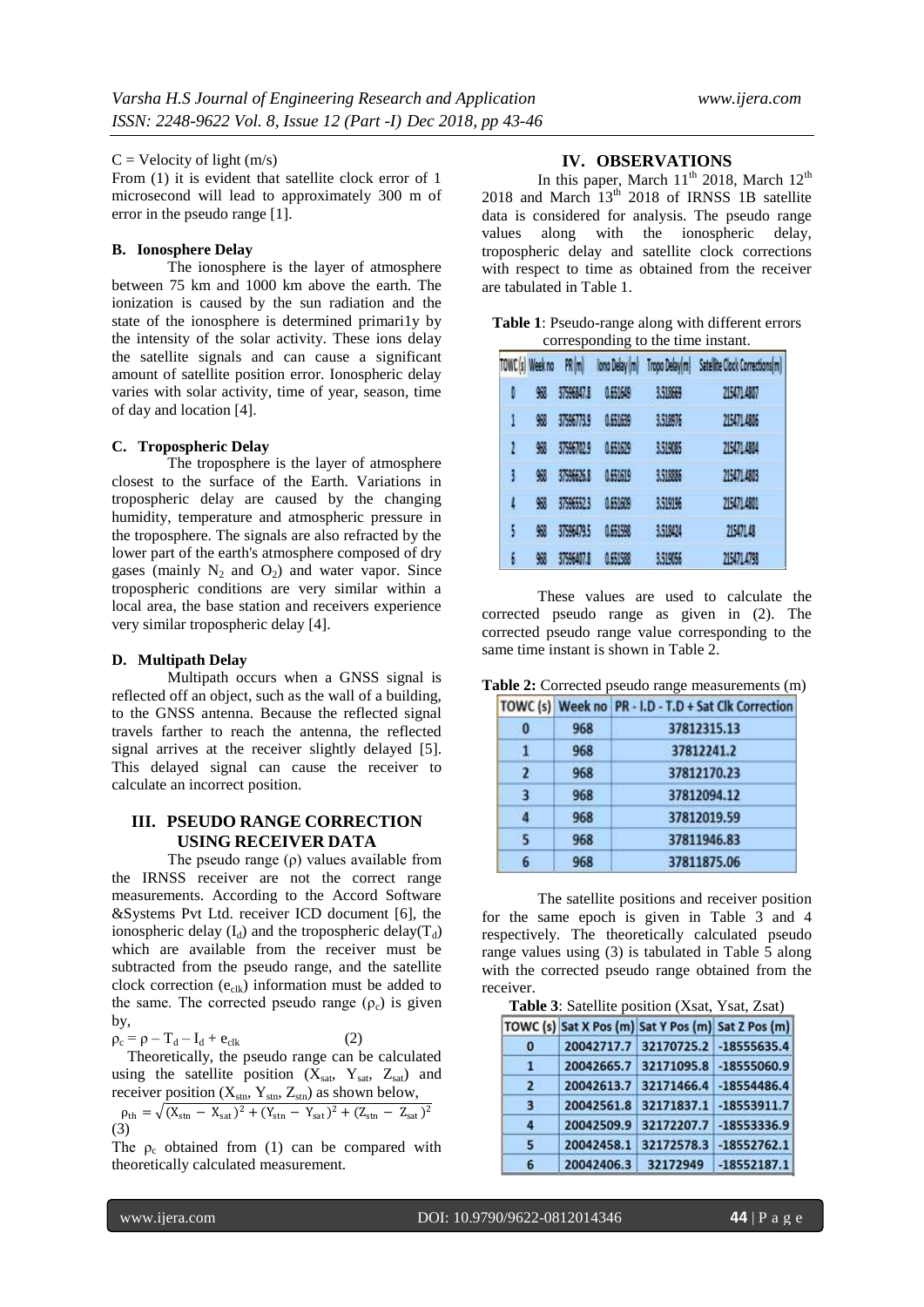| <b>Table 4:</b> Receiver position (Xstn, Ystn, Zstn) |  |  |
|------------------------------------------------------|--|--|
|                                                      |  |  |

| TOWC (s) |            | Stn X pos (m) Stn Y pos (m) Stn Z pos (m) |                       |
|----------|------------|-------------------------------------------|-----------------------|
| 0        | 1339048.05 | 6072955                                   | 1415613.75            |
|          | 1339048.12 | 6072954.78                                | 1415613.68            |
| 2        | 1339047.99 | 6072955.09                                | 1415613.71            |
| з        | 1339048.01 |                                           | 6072954.33 1415613.39 |
| Δ        | 1339048.17 | 6072955.73                                | 1415613.39            |
| 5        | 1339048.24 | 6072954.3                                 | 1415613.44            |
| 6        | 1339048.43 | 6072954.77                                | 1415613.67            |

**Table 5**: Pseudo range measurement difference (m)

|                      |             | TOWC (s) PR-Theoretical Corrected PR (m) PR difference (m) |             |
|----------------------|-------------|------------------------------------------------------------|-------------|
| -0                   | 37812321.57 | 37812315.13                                                | 6.4380643   |
| п                    | 37812248.29 | 37812241.2                                                 | 7.08886636  |
| 2                    | 37812174.79 | 37812170.23                                                | 4.56462305  |
| $\cdot$ <sub>3</sub> | 37812101.76 | 37812094.12                                                | 7.643145718 |
| Δ                    | 37812027.34 | 37812019.59                                                | 7.749601826 |
| 5                    | 37811954.92 | 37811946.83                                                | 8.093184836 |
| 6                    | 37811881.23 | 37811875.06                                                | 6.16953674  |

It can be observed from Table 5 that there is 4-10 meters difference between theoretical value and observed value. This error might be because of the multipath effects or any other unmodeled delays. This difference in range measurements was observed over 3 hours daily for three days at the same time period.

Figure 1 shows the plot of range differences of 3 days over 1 hour of data. The x-axis is the time period in minutes and the y-axis denotes the error/ difference in pseudo range measurements, measured in meters.



**Figure 1:** Plot of Pseudo range errors of 3 days over 1 hour.



**Figure 2:** Plot of Pseudo range errors of 3 days over 3 hours.

Figure 2 is the plot of range differences of 3 days over 3 hours of data. The x-axis is the time period in minutes and the y-axis denotes the error/ difference in pseudo range measurements, measured in meters. It can be observed that the pseudo range errors are in the range of 4-10 meters.

The tropospheric delay and ionospheric delay, as explained in section II have little effect on the pseudo range error compared to the satellite clock error. This is evident in Table 1. But, the tropospheric delay and satellite clock error observed are almost in the same range all throughout the day, whereas, ionospheric delay varies with solar activity, time of year, season and time of the day. Ionospheric delay is high in the day time and is at its peak during noon. It gradually reduces during evening and is minimum at the night, in the absence of the sunlight. The figure 3 shows this variation observed over full 24 hours on one day.



**Figure 3**: Plot of Ionosphere delay of one full day.

It can be observed from Figure 3 that the mean ionospheric delay from 12 A.M to 3 A.M is 0.94 m, 12 P.M to 3 P.M is 2.01 m and from 3 P.M to 6 P.M is 1.07 m. So, the ionospheric delay is less in the absence of sunlight and high during noon.